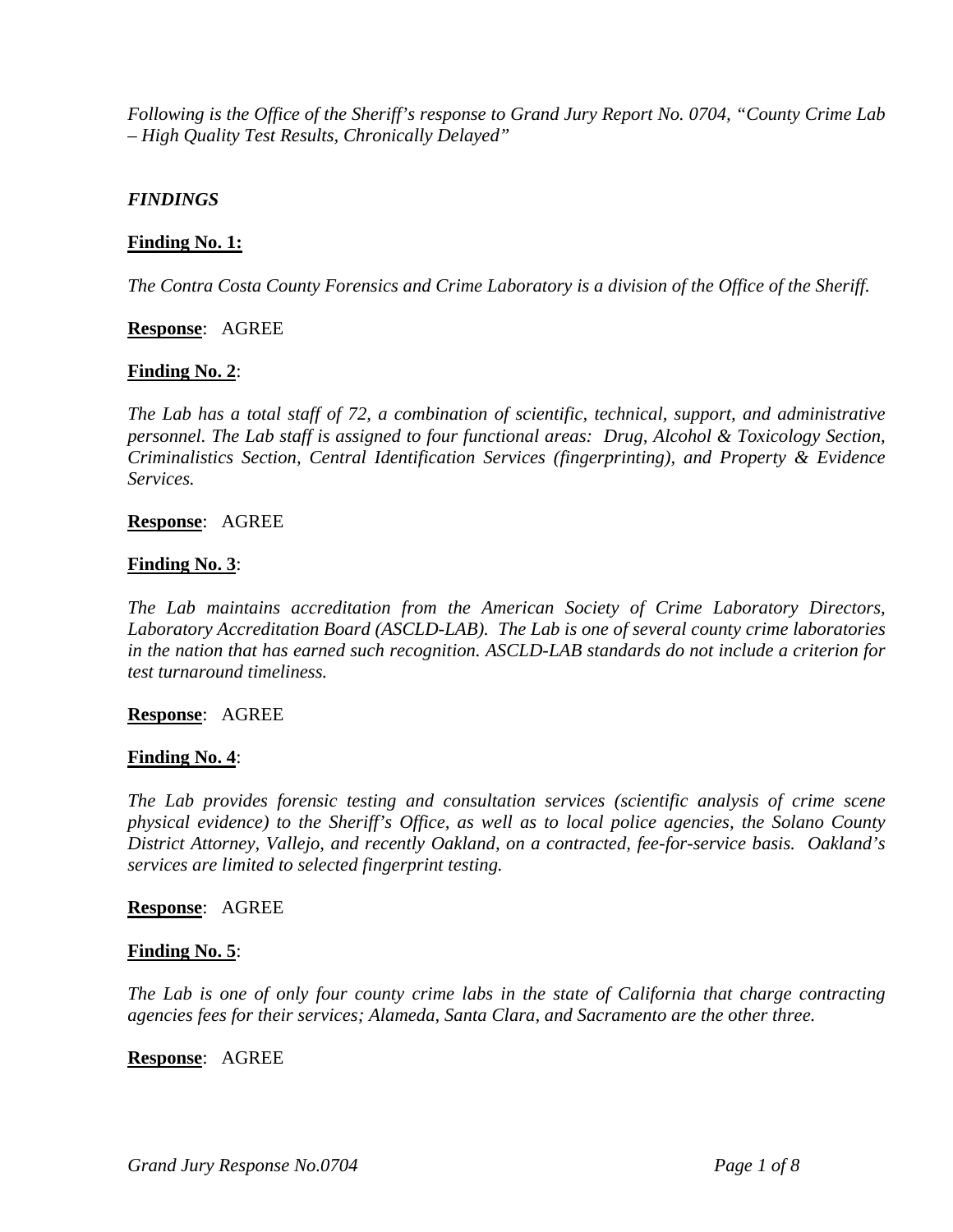# **Finding No. 6**:

*Based on fiscal year 2005-2006 data, forensic testing and consultation fees charged by the Lab to contracting police agencies generated \$1.8 million. That represented approximately 25% of the Lab's \$7.2 million total cost of providing the services. The percentage of the service cost covered by fees charged to police agencies ranges from a low of 19% for selected Criminalistic Section tests to a high of 76% for selected tests completed by the Drug, Alcohol & Toxicology Section. Following are program cost and client fee recovery percentage details:* 

| <b>Program</b>                      | <b>Total Cost</b> | <b>Percent of Cost Recovery</b> |
|-------------------------------------|-------------------|---------------------------------|
| <i>Criminalistics</i>               | \$2.79 million    | 19%                             |
| Latents                             | \$320,000*        | 37%                             |
| Livescan                            | $$120,000*$       | $47\%**$                        |
| <i><u><b>Identification</b></u></i> | \$533,000*        | $15\%***$                       |
| CAL-ID                              | $$1.45$ million   | 47%                             |
| Alcohol                             | \$607,000         | 76%                             |
| Drugs                               | \$900,000         | 67%                             |
| Toxicology                          | \$523,000         | 54%                             |

# *Program Cost and Percent of Cost Recovery From Client Fees Fiscal Year 2005-2006*

 *\* Lab estimates* 

 *\*\* Non-police clients; e.g., job applicants* 

*\*\*\* Custody Alternative Program "client" and Martinez Detention Center detainee fingerprint screening* 

# *Program Descriptions*

*Criminalistics--Firearms, DNA, Trace Evidence, Crime Scene Investigation Latents—Fingerprint evidence from crime scenes Livescan—Electronic fingerprinting of job, license, and permit applications Identification—Identification of subjects booked at the Martinez Detention Center by the Office of the Sheriff CAL-ID—Identification of subjects booked at the Martinez Detention Center by local police departments; Crime scene fingerprint evidence from local police departments Alcohol—Blood and breath alcohol analysis Drugs—Solid dosage (sample) drug analysis Toxicology—Ante mortem (before death) and postmortem (after death) drug and body fluid analysis* 

*NOTE: The Lab generated additional revenue from other sources, such as fines, asset seizures and state-mandated fees. Together, revenues from other sources (\$2.3 million), and fees charged to local police agencies (\$1.8 million), offset*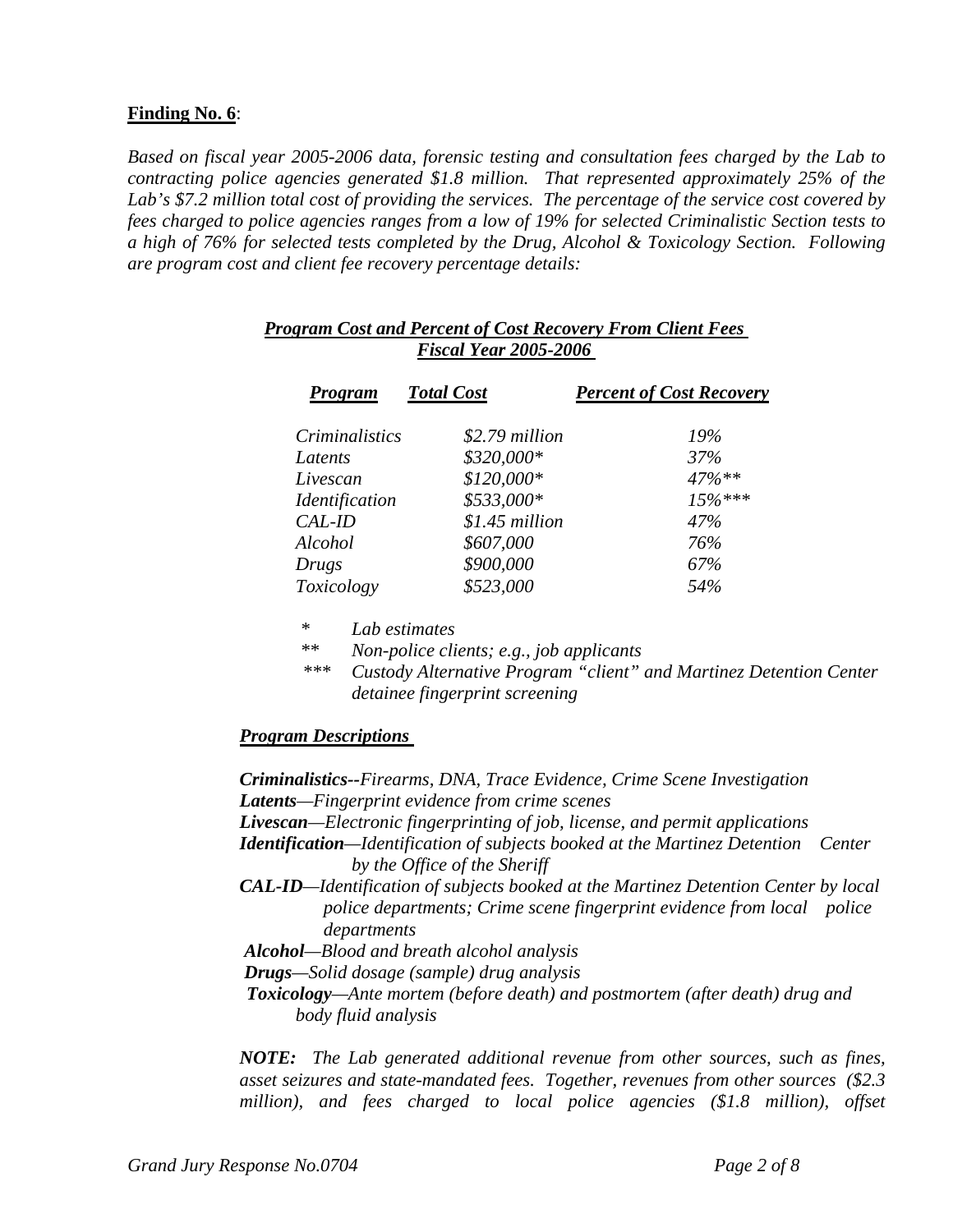*approximately 57% (\$4.1 million) of the Lab's \$7.2 million cost of providing forensic services.* 

#### **Response**: AGREE

#### **Finding No. 7**:

*The Lab's published mission statement reads:* "Provide a high level of *timely* (emphasis added), *thorough, accurate, and objective evidence analysis, consultation, and crime scene processing services."* 

#### **Response**: AGREE

### **Finding No. 8**:

*The Lab's Drug, Alcohol & Toxicology Section, located at Muir Road in Martinez, regularly reports testing turnaround times that do not vary widely from those of other crime labs around the state and across the country. This section's reported turnaround times are accurate because they do not carry a significant backlog of test requests.* 

#### **Response**: AGREE

#### **Finding No. 9**:

*The Lab's Criminalistics Section, located at Escobar Road in Martinez, also reports turnaround times that do not vary widely from those reported by other labs. However, in this case the information is inaccurate and misleading because this section consistently carries a significant backlog of test requests.* 

#### **Response**: AGREE

### **Finding No. 10**:

*The Criminalistics Section reports the average length of time between receiving test requests and completion. The turnaround time calculations do not include any "backlogged" or "aging" test requests; i.e., cases where testing is either incomplete or has not yet begun.* 

#### **Response**: AGREE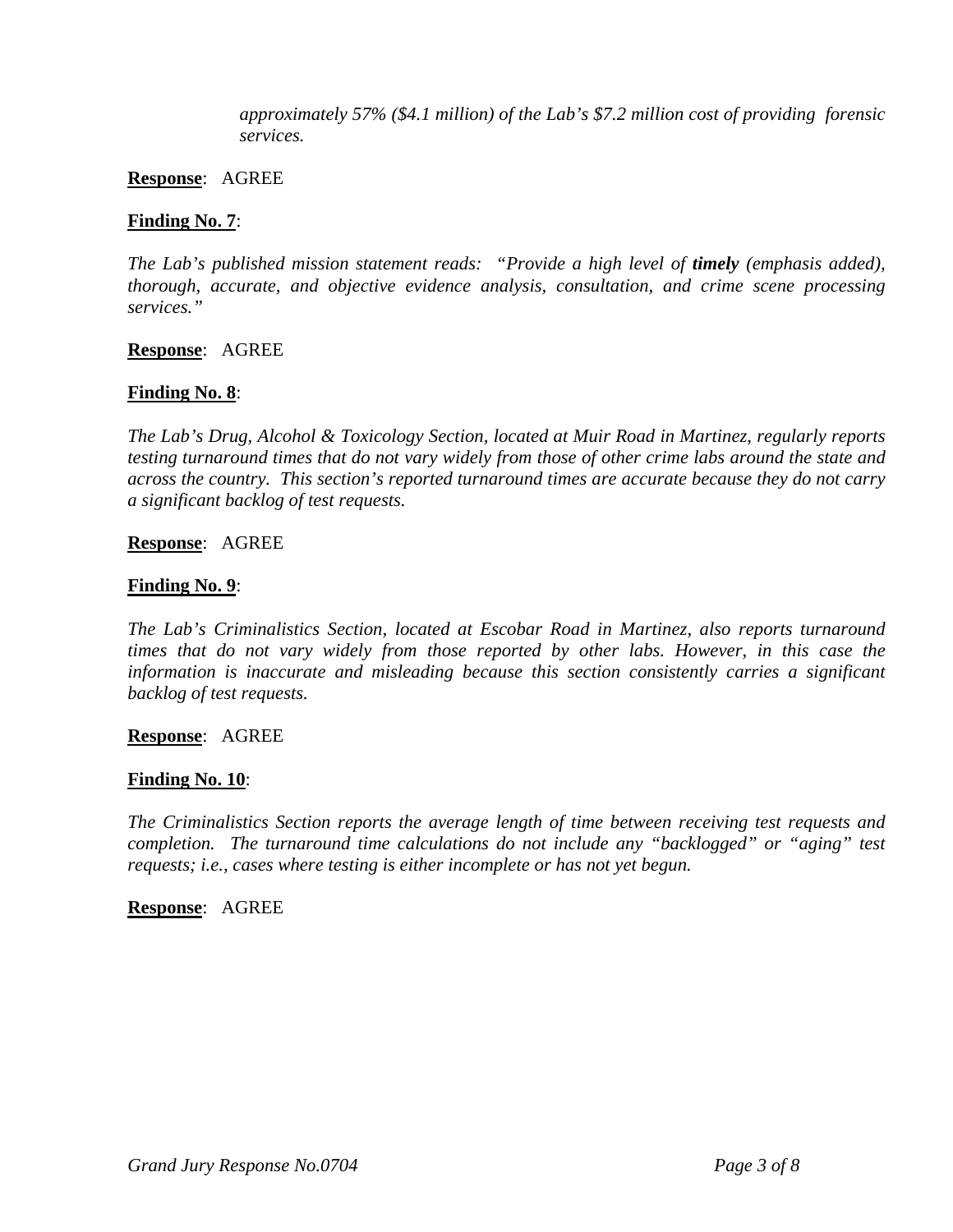# **Finding No. 11**:

*Contracting police agencies routinely follow a procedure encouraged by the Criminalistics Section management to expedite cases of special interest. They call management directly to request special consideration of selected cases. Management responds as often as it can by directing criminalists to set aside other test requests in the work queue to complete the special requests.* 

#### **Response**: AGREE

### **Finding No. 12**:

*Local police agencies report a consistently high level of confidence in the quality of Lab test results. However, they also report long-standing dissatisfaction and frustration with testing turnaround times, especially those involving the Criminalistics Section. Local police agencies report they are using, or are considering using, alternative testing facilities such as the FBI or private labs on a selective basis.* 

### **Response**: AGREE

### **Finding No. 13**:

*The Criminalistic Section's Biology, Firearms and Trace backlog data reflects test requests dating back more than three years. Further, the Criminalistics Section reports an estimated 2500-3000 firearms that have not even been catalogued, and are yet to be added to the formal backlog count.* 

#### **Response**: AGREE

### **Finding No. 14**:

*The Lab's Criminalistics Section is organized into four functional sub-units based on the types of services each provides; i.e., Biology (DNA, liquid blood, sexual assault, and miscellaneous biology screening), Firearms (identification and testing), Trace & Impressions (fabrics, paint, hair, and arson), and Crime Scene Investigation.* 

#### **Response**: AGREE

#### **Finding No. 15**:

The Criminalistics Section staff includes 11 approved criminalist positions for all three sub-units, as well as two crime scene investigators. However, one of the approved criminalist positions currently is unfunded due to budgetary constraints. In 1980, the Lab had the same number of approved criminalists as it does today. At that time, criminalists had a broader range of testing responsibilities, including drug, alcohol and toxicology. In 1980, DNA testing procedures did not exist. Today, four of the 10 budgeted criminalists are assigned to DNA testing.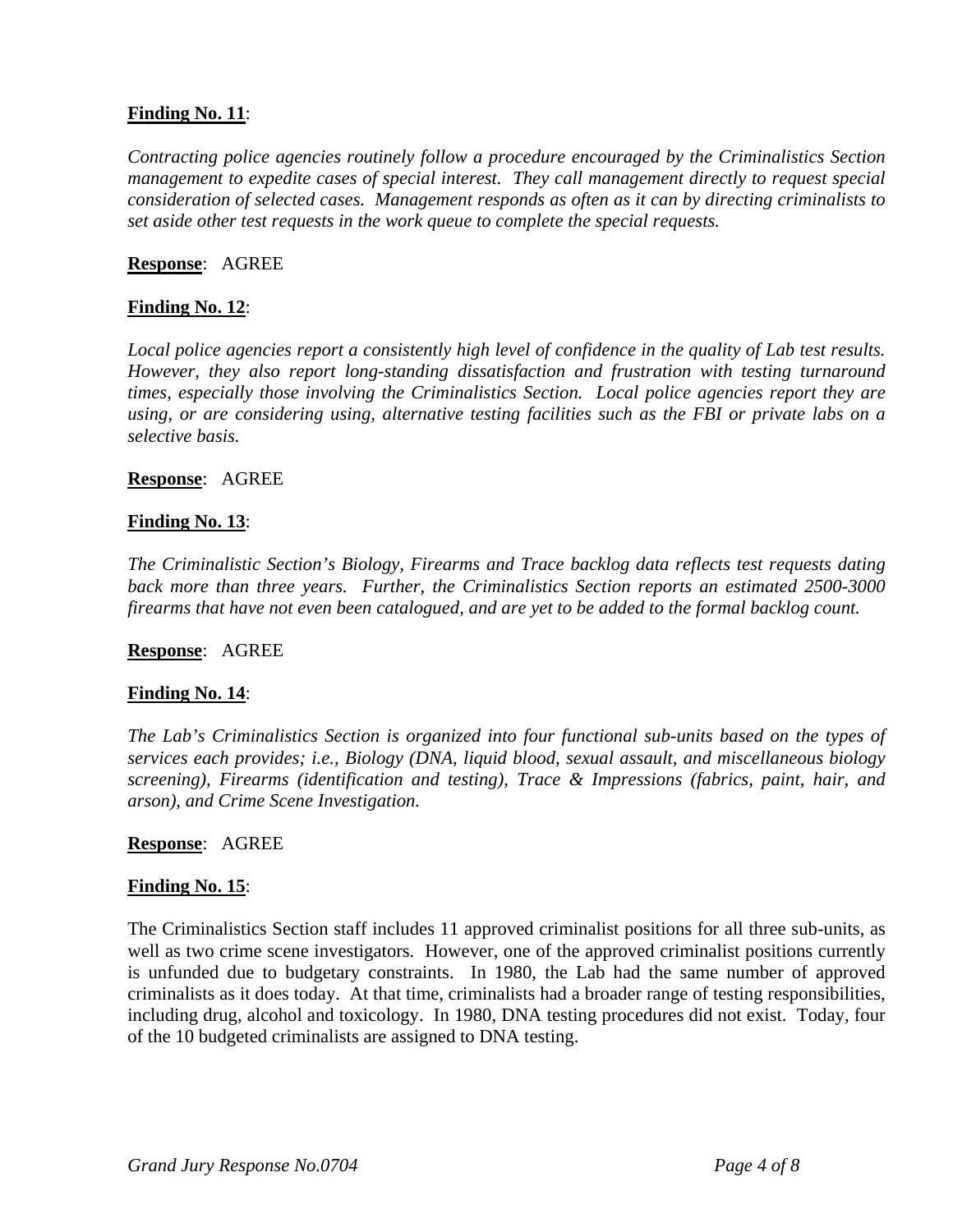**Response**: AGREE. In addition, the Lab has ten Forensic Toxicologist positions assigned to the Alcohol, Drug, and Toxicology disciplines raising the total of approved scientist-level positions to 21.

#### **Finding No. 16**:

*By comparison the city of San Diego police department's crime lab has a complement of 26 criminalists, 13 of which are assigned to DNA testing. The city of San Diego's population is similar in size to Contra Costa County.* 

**Response**: AGREE

### **Finding No. 17**:

*Since 1980, Contra Costa County's population has increased from approximately 656,000 to more than 1.1 million.* 

#### **Response**: AGREE

#### **Finding No. 18**:

*The Lab makes use of a 40-year old functional model that requires criminalists to divide their time between performing laboratory-based scientific tests and conducting crime scene investigations. Statistics for 2005 show that 36% of total criminalists' work hours were devoted to crime scene investigations.* 

**Response**: AGREE

### **Finding No. 19**:

*The County requires scientifically trained criminalists to be sworn peace officers; i.e., County Deputy Sheriffs. Contra Costa is the last county in the state with the sworn officer requirement. The next to last, San Bernardino County, eliminated the requirement 20 years ago.* 

#### **Response**: AGREE

#### **Finding No. 20**:

*The County received applications from only two qualified, experienced candidates for the vacant Deputy Sheriff-Criminalists positions during the 2005 recruitment effort, due in part to the sworn officer requirement.* 

#### **Response**: AGREE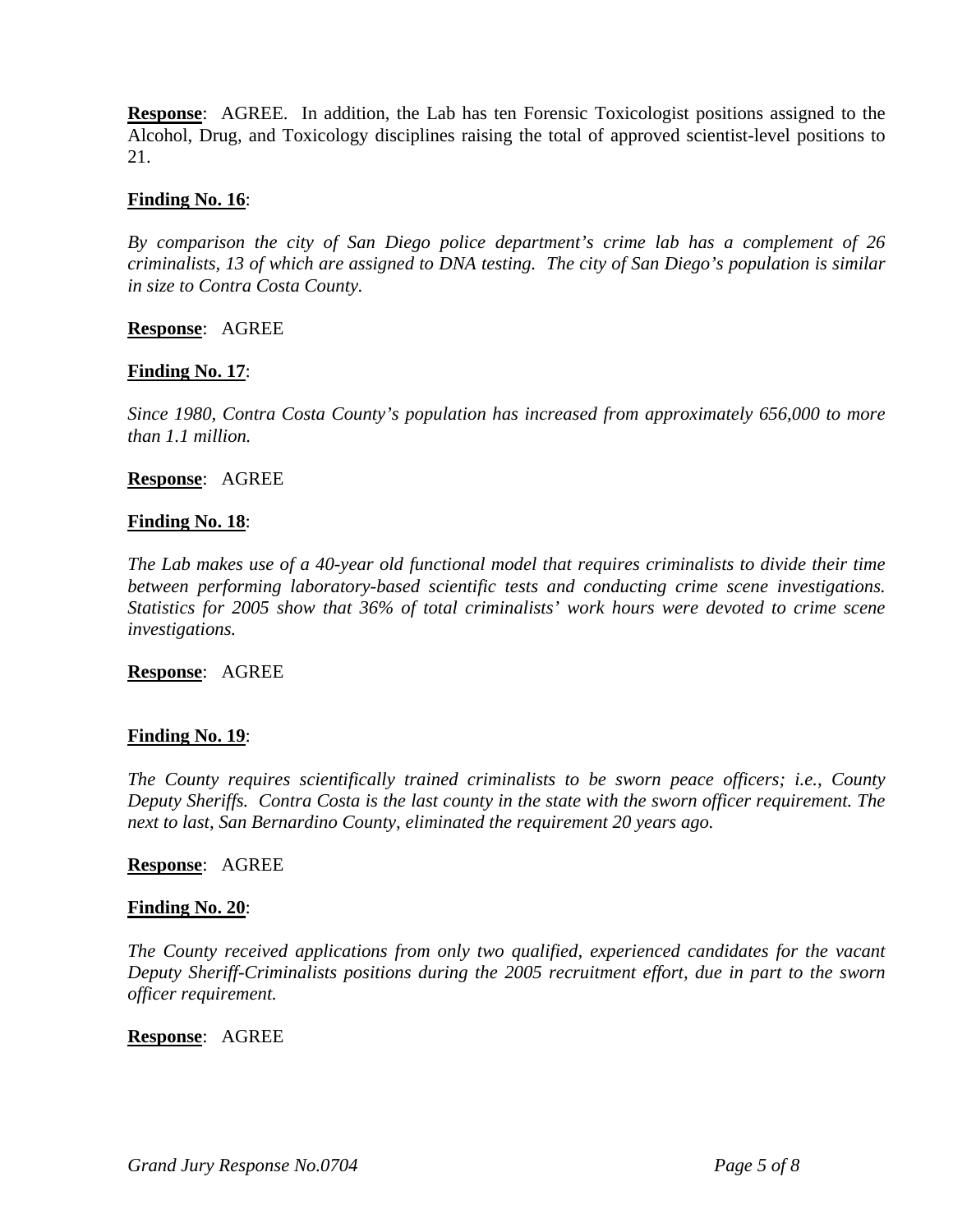# **Finding No. 21**:

*Few of the local police agencies the Lab's Criminalistics Section serves have their own dedicated Crime Scene Investigation ("CSI") units. Instead, they rely on the Criminalistics Section to provide such support, reportedly in some cases, coverage for simply unavailable, ill or vacationing investigators in some local police departments.* 

### **Response**: AGREE.

### **Finding No. 22:**

*By comparison to the Lab's newer and larger Muir Road facility, the available space for the Criminalistics Section's staff at the Escobar Road location is outdated and inadequate from a square footage standpoint to meet current staff, testing, and storage requirements, let alone future, needs if it were appropriately staffed.* 

#### **Response**: AGREE

#### **Finding No. 23:**

*The County's Office of the District Attorney ("DA") points to a consistently high level of test quality and Lab staff professionalism. The DA is unaware of any instances when his office was not able to expedite Lab testing if necessary for a felony case that finally went to trial.* 

### **Response**: AGREE

#### **Recommendation No. 1:**

*The Sheriff should seek approval to increase the number of authorized and budgeted criminalists in the Lab from the current 1980 level of 11, to between 20 and 24, to be assigned as required in the Criminalistics Section's Biology, Firearms, and Trace & Impression sub-units.* 

**Response:** The recommendation has not been implemented, but will be implemented in the future. The timeframe to implement this recommendation can not be accurately determined given the current budget constraints.

The Sheriff's Office is supportive of the recommended increase in the number of authorized and budgeted criminalists. However, county funding is required to meet this recommendation. The Sheriff's Office is actively pursuing federal and state grants to augment existing staff until county funding becomes available. County funding is not available for the expansion of criminalist staffing in the upcoming fiscal year 07/08.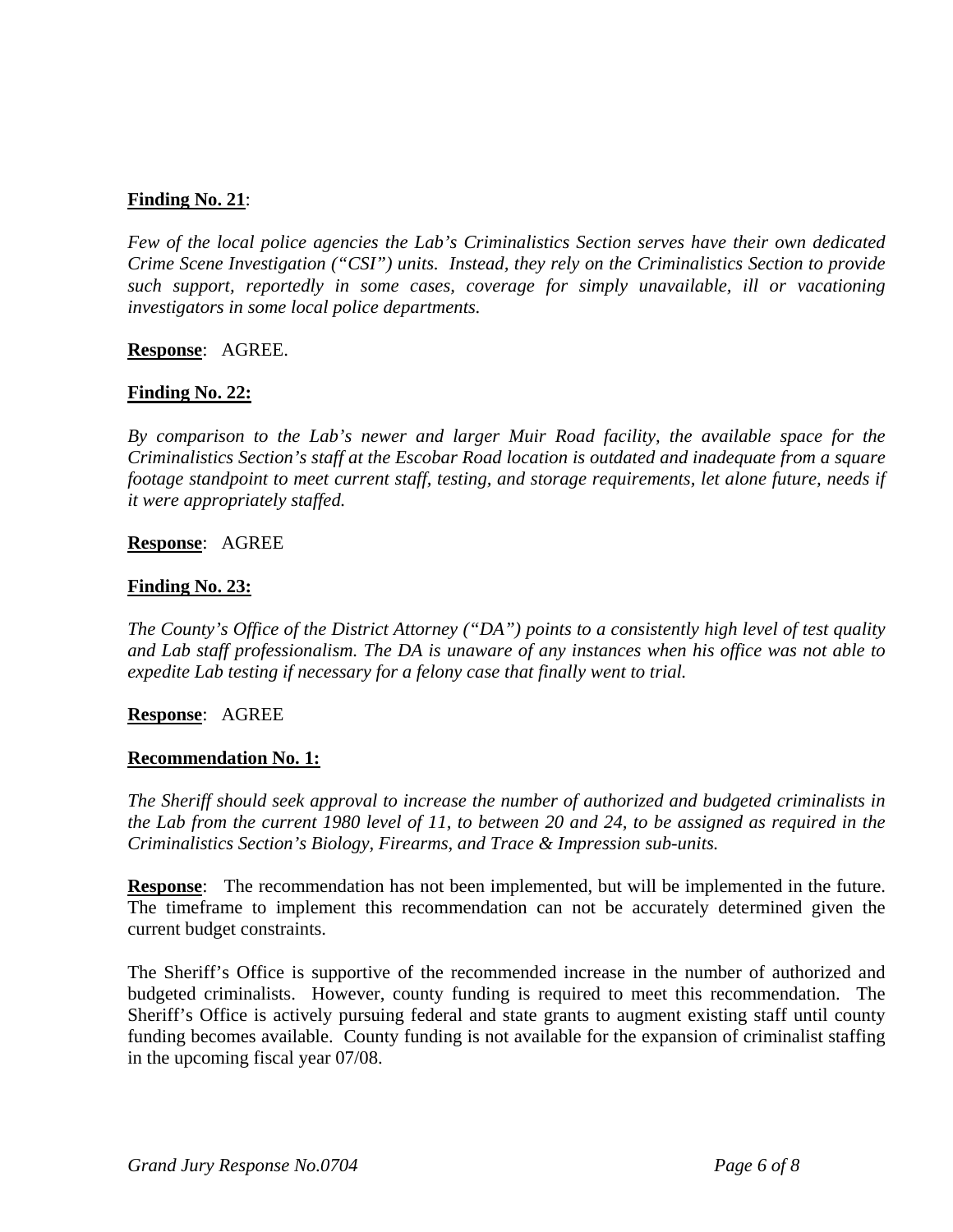# **Recommendation No. 2:**

*The Sheriff should expedite the anticipated elimination of the requirement that new criminalists must also be sworn peace officers.* 

**Response**: The recommendation has been implemented.

The Sheriff's Office has created a civilian criminalist job classification that is pending Human Resources approval.

# **Recommendation No. 3:**

*The Sheriff should eliminate the requirement that staff criminalists divide their time between scientific, laboratory-based testing and crime scene investigation.* 

**Response**: The recommendation has not been implemented, but will be implemented in the future. The timeframe to implement this recommendation can not be accurately determined given the current budget constraints.

The Sheriff's Office has created a Crime Scene Investigator job classification with the intent of transferring the majority of the routine crime scene response and processing burden from the criminalists. County funding needs to be available to expand the number of budgeted Crime Scene Investigator positions. The current authorized number of Crime Scene Investigators is two, with one of the positions possibly being held vacant to meet the proposed budget for fiscal year 07/08. County funding is not available for the expansion of Crime Scene Investigator staffing in the upcoming fiscal year 07/08.

The Sheriff's Office is also moving forward with training individuals in the Fingerprint Technician job classification to assist at crime scenes thus reducing the number of criminalists that need to respond to a call out.

### **Recommendation No. 4:**

*The Sheriff should work with those contracting police agencies without their own CSI units to help them transition to their own units to support local investigators.* 

**Response**: This recommendation has not been implemented but will be implemented in the future. The implementation of the recommendation should be completed within the next four months.

Within the past two years, the Sheriff's Office has provided training to some of the local law enforcement agencies to increase the abilities of their evidence technicians. The Sheriff's Office is developing plans to provide future training to evidence technicians from law enforcement agencies